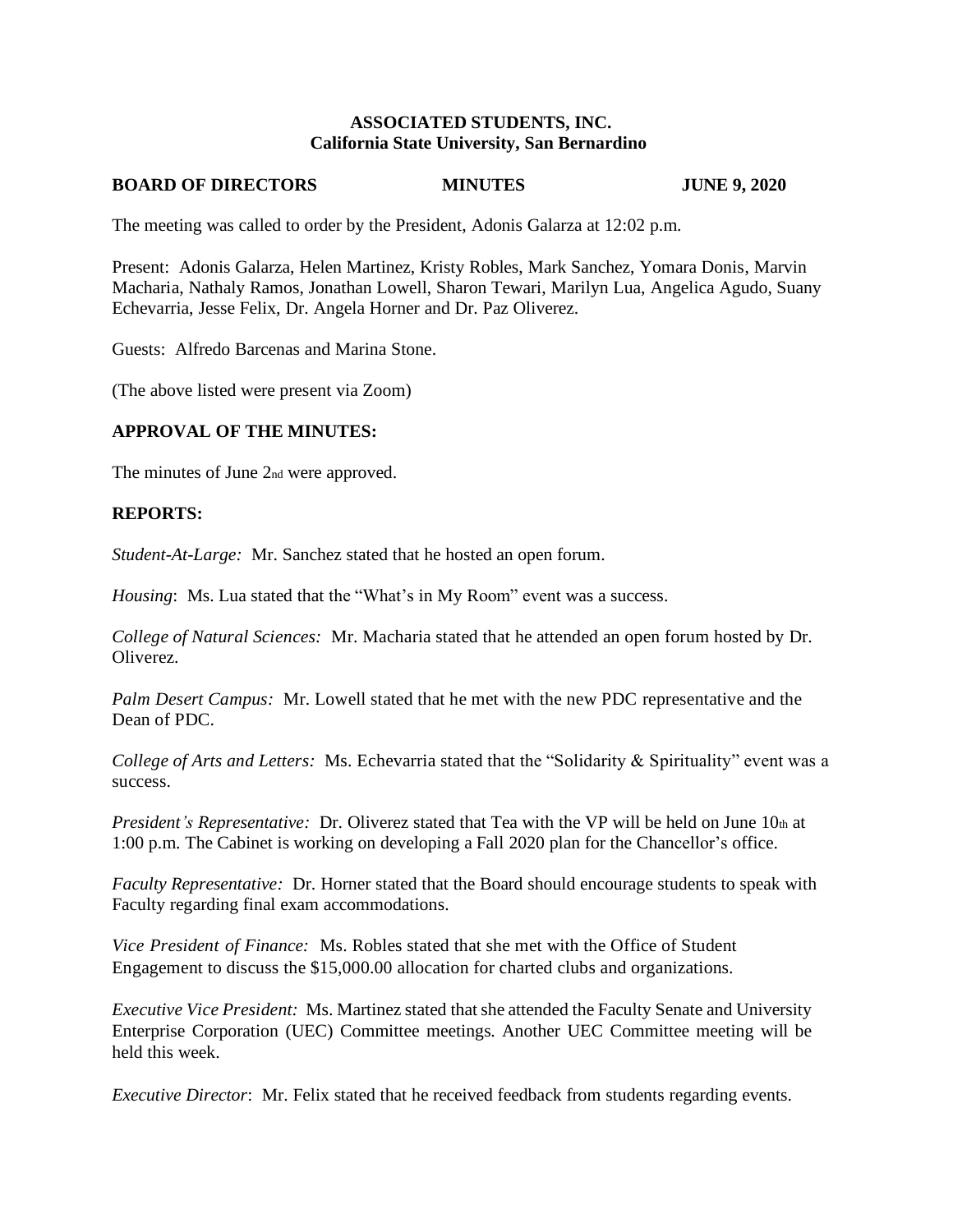*President:* Mr. Galarza stated that the Executive team had a meeting with BFSSA.

# **ADOPTION OF AGENDA:**

The agenda was adopted.

### **OLD BUSINESS:**

### **BD 75-20 M/S Donis/Lua: Revision of the ASI Club Allocation Budget Policy. (Third Reading)**

Ms. Robles briefly reviewed some changes made to the policy. She explained that some of the language was revised.

The following Subsections were added:

*Section 3, Subsection C (8):*

"Students wishing to travel to a conference during the summer may request CAB funding during the Spring Quarter before they are scheduled to attend so long as they pay for the conference and submit their reimbursement and all required documents at least four weeks before the end of the fiscal year.

*Section 1, Subsection C (9):*

"Individuals must submit a list of attendees and conference marketing materials annotating the name, date, location and registration costs to be eligible for reimbursement."

### *Section 1, Subsection E:*

M/S: Lua/Felix: To read "At least one student representative of each organization receiving funds through CAB are required to attend a mandatory workshop each academic year explaining CAB procedures." Passed.

*Section 3, Subsection C (2i):*

M/S: Lua/Felix: To add "Members of the requesting organization are not eligible to win prizes that are purchased through CAB funding." Passed.

Vote on motion as amended passed (12/0/0).

### **BD 79-20 M/S Donis/Felix: Approval to dissolve the ASI Lobby Corp Policy and Procedures. (Secondt Reading).**

Ms. Donis explained that part of the policy was added to the bylaws, therefore, she is asking to dissolve this policy.

Passed (12/0/0).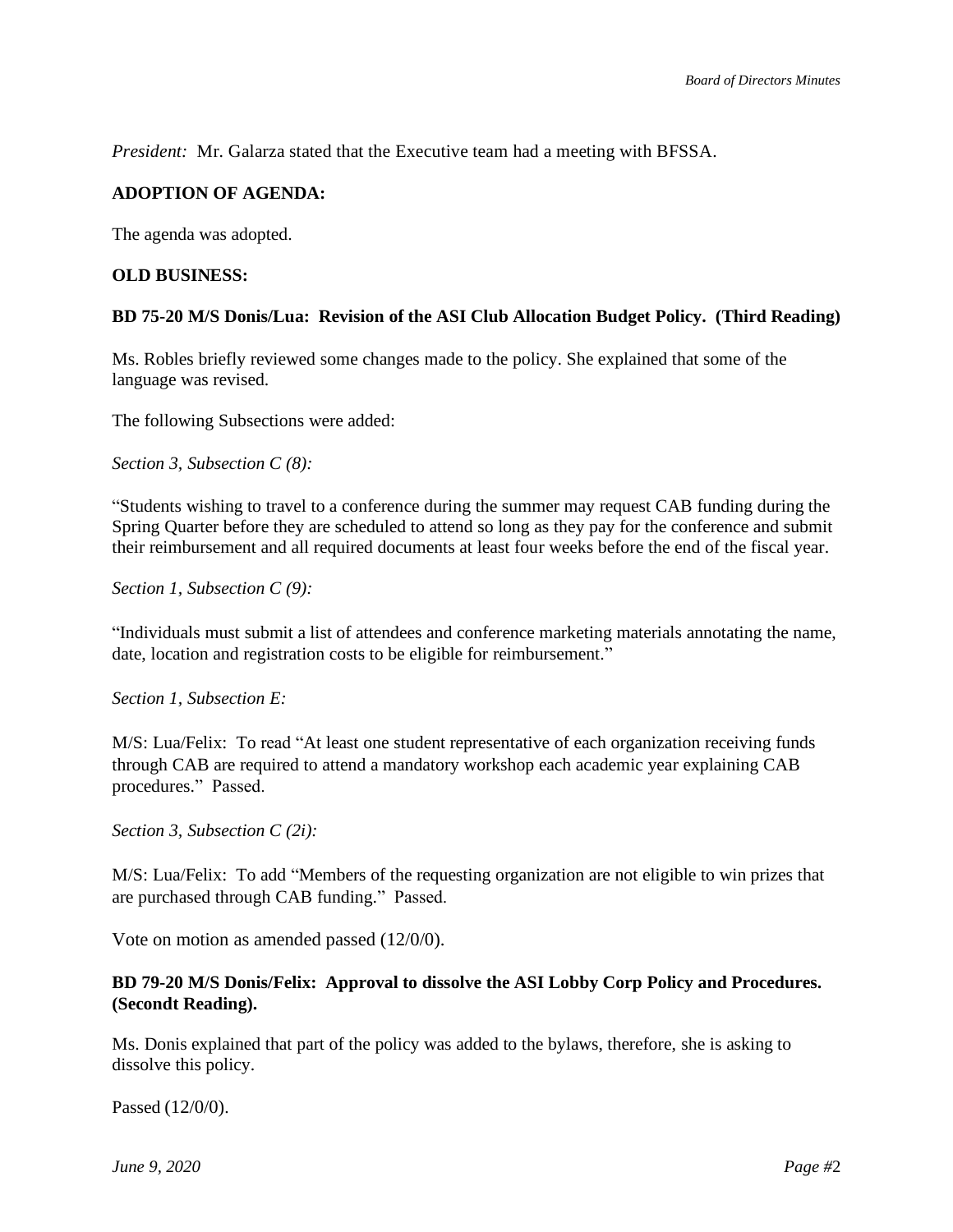# **BD 80-20 M/S Donis/Felix: Revision of the ASI Gift Acceptance Policy. (Second Reading).**

Ms. Donis stated that she did not receive any feedback or suggested changes to the policy.

Passed (12/0/0).

# **BD 81-20 M/S Donis/Echevarria: Revision of the ASI Conference Attendees Policy. (Second Reading).**

Ms. Donis stated that she did not receive any feedback or suggested changes to the policy.

## *Section IV, Subsection D:*

M/S: Lua/Donis: To strike "All travelers must ensure that the funding being used will result in an improvement in one of the following areas: training in student leadership or development, knowledge or preparation for a specific position within ASI, or representation of CSUSB at the local or statewide level." And replace with "All ASI student representatives must ensure that the funding being used will result in an improvement in one of the following areas: training in student leadership or development, knowledge or preparation for a specific position within ASI, or representation of CSUSB at the local or statewide level." Passed.

## *Travel Participation/Responsibility Agreement*

M/S: Lua/Donis: To add "With the exception of a valid documented emergency, participants will need to reimburse the Associated Students Inc. for all expenses that have been utilized for their participation." Passed.

# *Travel Participation/Responsibility Agreement*

M/S: Echevarria/Felix: To read "I understand that by signing this contract I am responsible to attend \_\_\_\_\_\_\_\_\_\_\_\_\_\_\_\_\_\_\_\_\_\_\_\_\_\_\_\_\_\_\_\_\_\_\_\_\_\_\_\_\_\_\_\_\_\_\_\_\_\_\_\_. Participants will need to reimburse the Associated Students Inc. for all expenses that have been utilized for their participation with the exception of a valid documented emergency." Passed.

## *Travel Participation/Responsibility Agreement*

M/S: Macharia/Felix: To add "Participants will need to reimburse the Associated Students Inc. for all expenses that have been utilized for their participation with the exception of a valid documented emergency approved by the ASI Executive Director for which the ASI Executive Assistant will maintain the record." Passed.

Mr. Barcenas commended Ms. Donis for her hard work.

Vote on motion as amended passed (12/0/0).